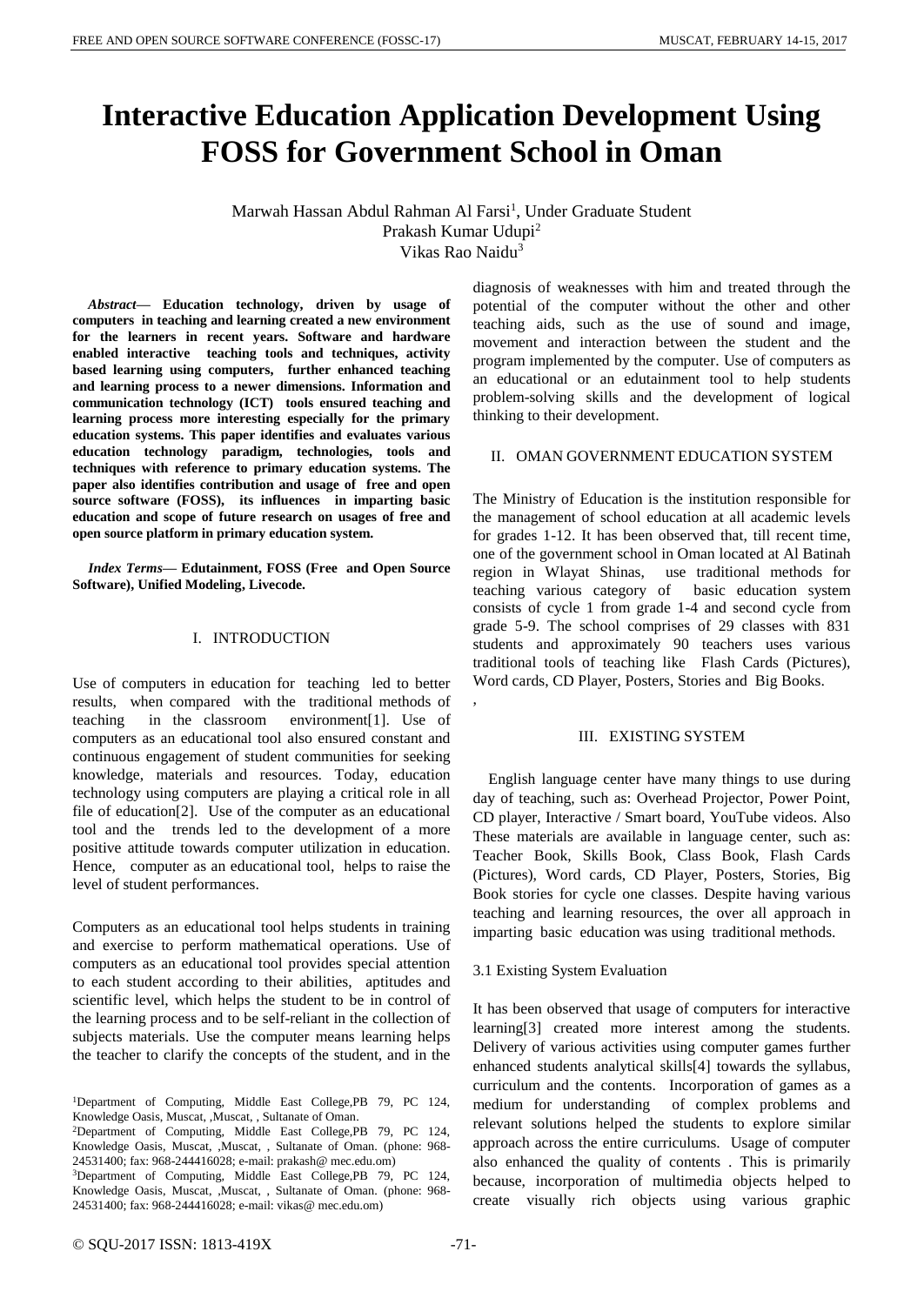components.

Real time development of interactive computer games for educations have been developed and tested the utilization aspects. Student participated and reflected their opinions through question – answer surveys. One of the sample data captured by questionnaire is showcased in Figure 1.

Wether education game helps in enhancement of academic levels ?





An interactive application developed for teaching English language [4,5]has been initiated as shown in Figure 2.



**Figure 2 – Proposed System Block Diagram**

Teaching English language for first-grades students need more several teaching ideas and Multi Media Technology tools and techniques[6]. Suitable lessons have been identified and feasibility study done on developing interactive lessons on English languages. Different types of games also explored and relevant contents have been mapped for suitability. UML diagrams for user interaction prototype has been designed as per requirements as shown Figure 3.



**Figure 3 – UML Diagram**

# V. FOSS FOR SYSTEM DESIGN

Finally During system design various FOSS tools have been identified and evaluated[7]. Livecode community edition, which is an open source software found most suitable , because of easy coding and flexibility in implementations. Advantage of livecode is, livecode helps to build faster and create native applications for most of the famous operating systems platforms including mobile platforms. Livecode is a multi-platform development tool with deployment options. Below are the few advantages and features of Livecode as a FOSS tool for interactive education application development.

# **a. Visual development environment**

Drag the fully featured controls you need from the Tools Palette onto your app. Place them where you want, resize, and customize their properties to change their appearance and behavior.

# **b. Edit live applications**

In LiveCode your application is always running. You can add objects or change the code and instantly see the effect.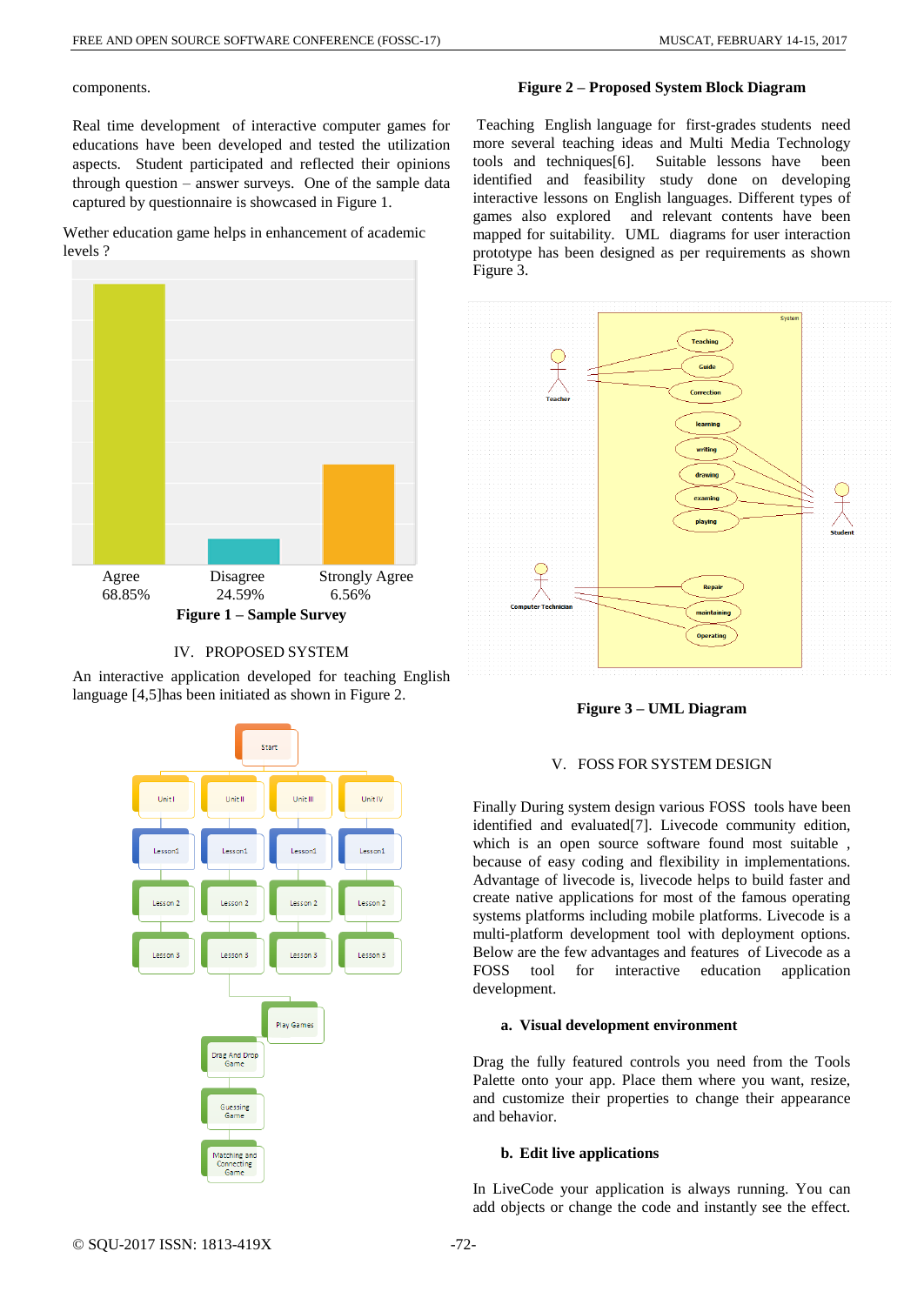No other language does this. Editing live applications creates a powerful workflow, so you can build your apps faster and more easily than ever. Simply toggle between 'run' and 'edit' mode.

# **c. One code base**

LiveCode is cross platform so you won't have to write extra code for each platform you deploy to. This avoids having to write your app multiple times for multiple platforms saving you crucial developer time.

# **d. A natural expressive language**

The LiveCode language is designed to be expressive, readable, memorable and as close as possible to the way you speak and think. That means you write up to 90% less code compared to traditional languages.

# **e. Maintainable code**

Code is written once and read hundreds of times. The simple and straightforward aspect of the LiveCode language makes your code base easy to read and maintain, with less need for comments.

# **f. Readymade useful extensions**

LiveCode comes with a selection of controls and libraries but if they aren't enough, you can download and install extensions created by members of the LiveCode community and third-party vendors.

# **g. Make your own extensions**

If you can't find the perfect control or library, you can write your own. The LiveCode development environment has tools to help you develop, test, debug and package your extensions.

# **h. Powerful extensions**

Developers can also access the host platform when writing extensions, whether it's using a specific API, UI component or system level operation. Extensions can be written in LiveCode as well as other programming languages such as C, C++ and Java.

# **i. Live code for education**

It is simple, powerful programming language that empowers students to develop their computer science skills.

LiveCode is the only tool that lets students aged 13+ create their own mobile apps. Technology is a big part of our lives and every student interacts with technology on a daily basis. Our aim here with LiveCode is to open doors to technology and we pride ourselves on creating a platform that truly engages today's students.

# **j. Teaching Programming that Excites Students**

For the first time, students just get it. Quickly and easily students can build apps that they can deploy to their Android phones, iPhone, iPads and desktop computers. Students can easily get up and running with LiveCode and see their ideas come to life on the screen and on their devices. LiveCode closes the gap between student's favorite game or app and their work, allowing them to realize they could build the next big app.

# **k. LiveCode is Easy to Learn and to Teach.**

With a growing requirement for programming in worldwide curriculums, LiveCode covers all areas of teaching programming in one package. From development to animation, graphics to data management, LiveCode can do it all. With LiveCode's simple to use, natural language removes the traditional jargon and symbol heavy code that is a barrier to so many students.

LiveCode has a proven track record of increasing class sizes and pass rates. With schools throughout the world teaching with LiveCode, including at least a third of Scottish schools, we continually hear how LiveCode is so easy to teach and how much the students are enjoying learning in LiveCode.

# **l. Build the Skill Base of the Future**

LiveCode supports all the popular devices your students use. What better way to make your course relevant than to teach students how to create a mobile App that will run on the device they have in their pocket? We've heard time and time again how excited students are to create their own mobile Apps. You can create any type of App you like – for example, a game, simulation, utility, business or social App. For a complete solution to teaching programming, that inspires and excites students, look no further than LiveCode.

# VI. SYSTEM DESIGN

Once the FOSS tool identified system design initiated and basic authentication screen for the system is shown below

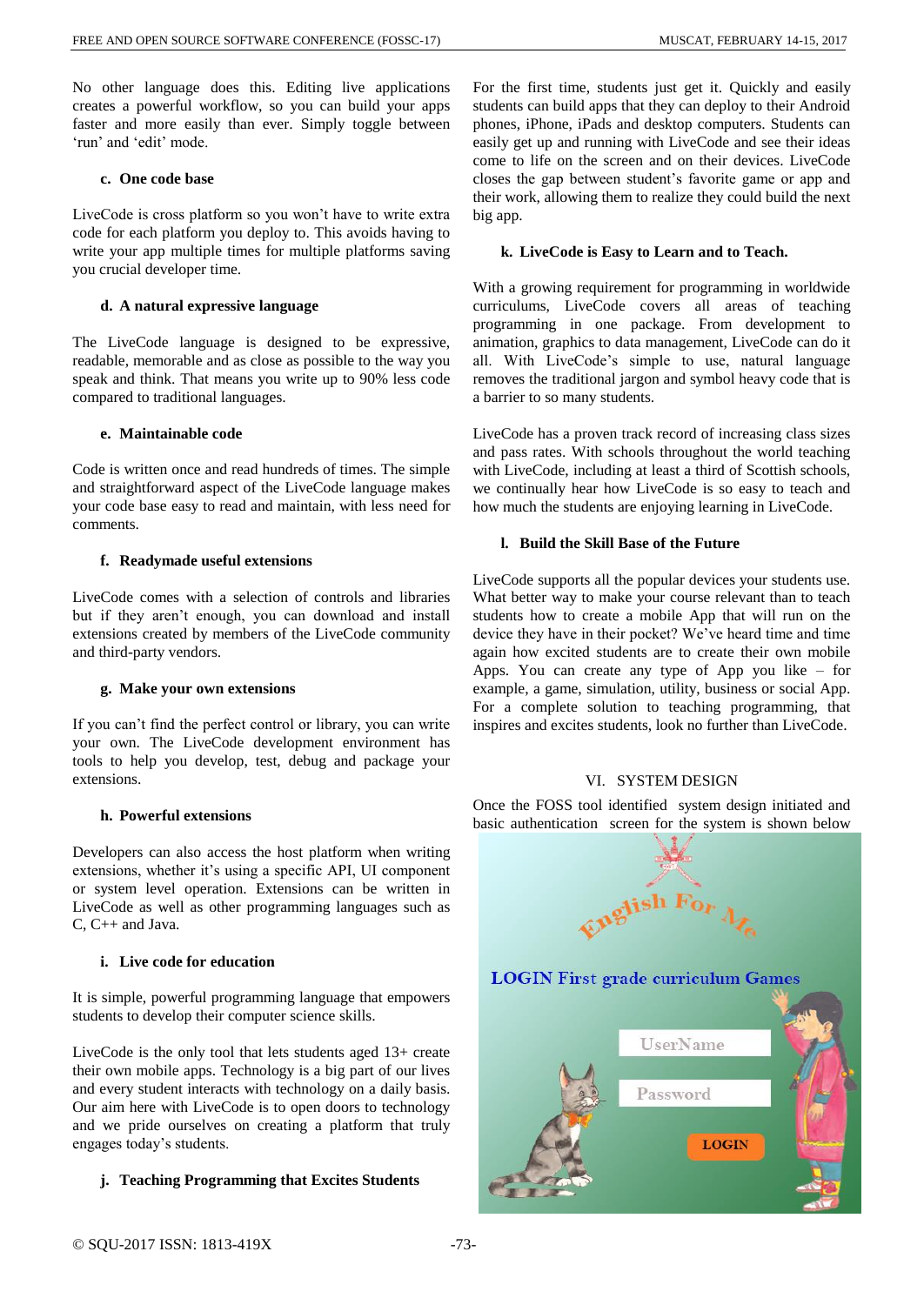in figure 4.

#### **Figure 4 – Basic Authentication Screen of the system**

Once the basic screen development finished, categorization of contents anlyzed and menu based screen for the contents created as shown in below figure 5.



**Figure 5 –Content Unit Screen** 

Further various lessons have been identified and screens for interactive lessons have been developed as shown below figure 6.



# **Figure 6 – Lesson Screen**

Once the lesson screen completed, contents of the lessons have been mapped with the game logics and suitable games have been identified.

The development game was initiated for imparting educations for basic education systems, hence identifying of game logic needs to be done as a rigorous exercises, because the interactivity or the approach needs to convey the information to the user must have simplicity in design.

All parameters of user interface design has to be taken into consideration because game based activity interface or the game design has to navigate towards solutions by solving the problems. Finally lesson contents created as a game activity as shown in below figure 7.



**Figure 7– Lesson Screen** 

#### VII. CONCLUSIONS

Interactive application development for government school using FOSS is an innovative method for imparting primary education because, activity based learning using game [8,9] helps the student to understand the concepts and the contents in a most simple manner. It also creates interest among the student community towards learning by participating[10]. Using FOSS for design and development of interactive applications, games for education purpose helps to build cost effective solutions as a teaching and learning resources. Further wide availability of FOSS, supports from the FOSS user and developers community, progression of new updates, constant and continuous supports from the FOSS communities ensured FOSS as a best alternate for developing interactive educational applications.

#### VIII. REFERENCES

[1] H. E. Al harbi, *Towards successful implementation of ICT in education*, WEI International Academic Conference Proceedings,Vienna, Austria, pp-33-45, The West East Institute, 2014

[2] J. R. Ouyang, N. Stanley, *Theories and Research in educational Technology and Distance Learning Instruction through Blackboard*, Vol 2(2), pp 161-172, Universal Journal of Educational Research, 2014

[3] M. Leveritt, *Students' perceptions of using Facebook as an interactive learning resource at university*, Australasian Journal of Educational Technology, 2013